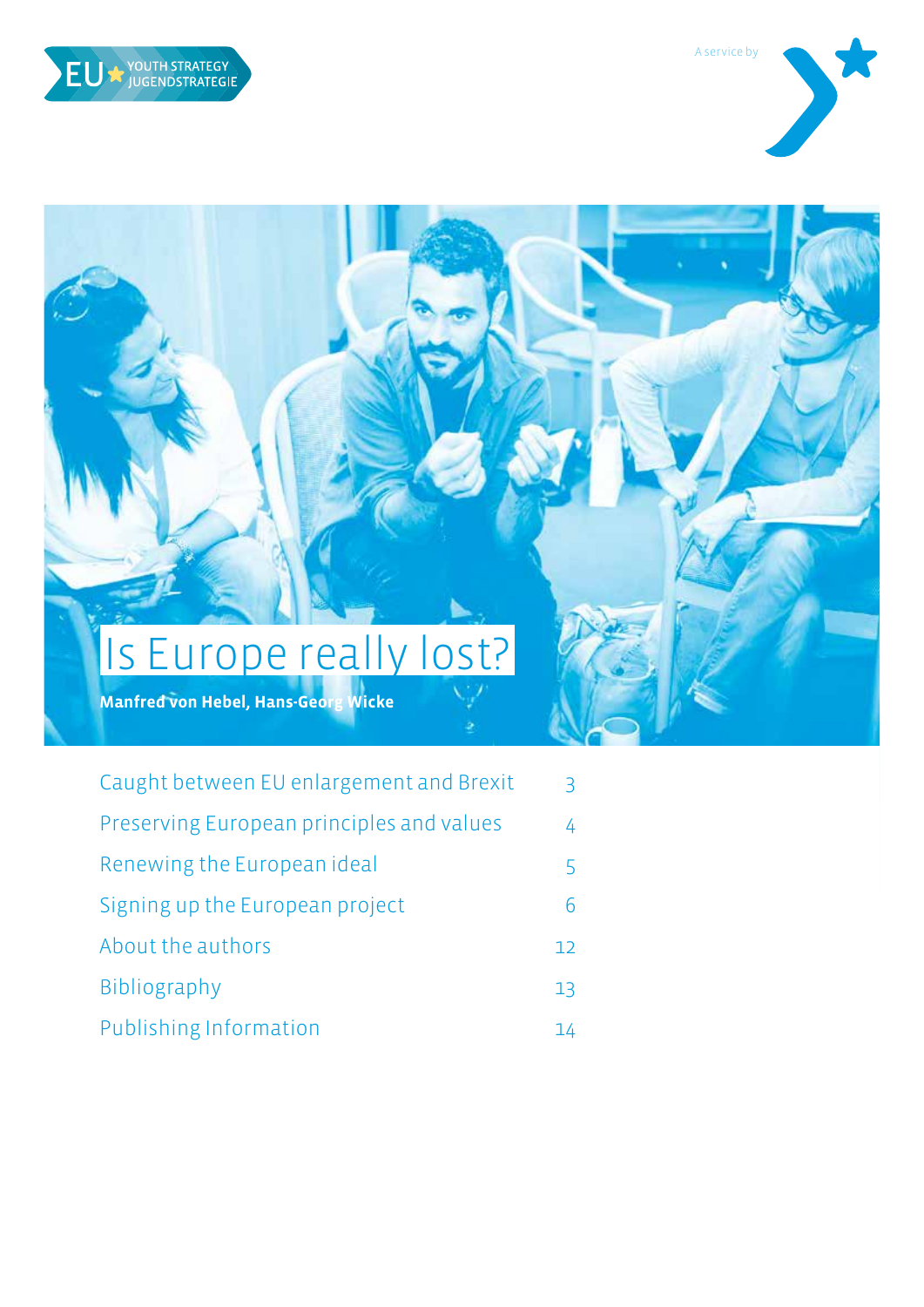## Is Europe really lost?

by Manfred von Hebel and Hans-Georg Wicke

#### **A youth and education policy analysis of the renewal of Europe**

Current developments in Europe are giving rise to some concern about its future. While Europe was and is in a constant state of flux, the UK's decision to exit the European Union is an unprecedented indicator of a growing mistrust vis-à-vis an open and solidary Europe. The main concern these days is to preserve European principles and prevent a return to the nationalist tendencies of old. The European ideal needs to be renewed. We need a new European narrative that responds to the realities of everyday European life. Here, the authors suggest a ten-point plan for an initiative to renew Europe from a youth and education policy perspective.

What would have been needed was a clear signal, a convincing commitment to each other, or even a renewed vision for Europe. Months after the shock of Brexit, after a period of reflection and analysis, we would have expected a pronounced rededication to Europe or at least a more passionate response to the signs of an impending collapse. Instead, the reactions of both the European Commission and of European heads of state and government left a lot to be desired.

In his 2016 State of the Union speech, Commission President Jean-Claude Juncker called upon all of the Member States to take responsibility. "We have to stop with the same old story that success is national, and failure European. Or our common project will not survive" *(European Commission 2016)*. However, the measures he proposed in the following were more or less a continuation of tried-and-tested approaches.

By contrast, the Bratislava Declaration that Europe's heads of state and government issued a few days later had a more committal ring to it. "Although one country has decided to leave, the EU remains indispensable for the rest of us. In the aftermath of the wars and deep divisions on our continent, the EU secured peace, democracy and enabled our countries to prosper. (…) The EU is not perfect but it is the best instrument we have for addressing the new challenges we are facing. We need the EU not only to guarantee peace and democracy but also the security of our people" *(Council of the European Union 2016)*. Unfortunately, it was only a matter of hours before a number of heads of state attempted to relativise and even contradict the message of the Declaration.

It is not easy these days to implement a European programme that seeks to achieve an ever closer European Union, greater closeness between the citizens of Europe and more social cohesion. Rarely have we in our work seen a greater mismatch between ambition and reality.

This article has been published originally in: (Miss)Verständnis Europa, Zeitschrift Außerschulische Bildung (2016), Nr. 4.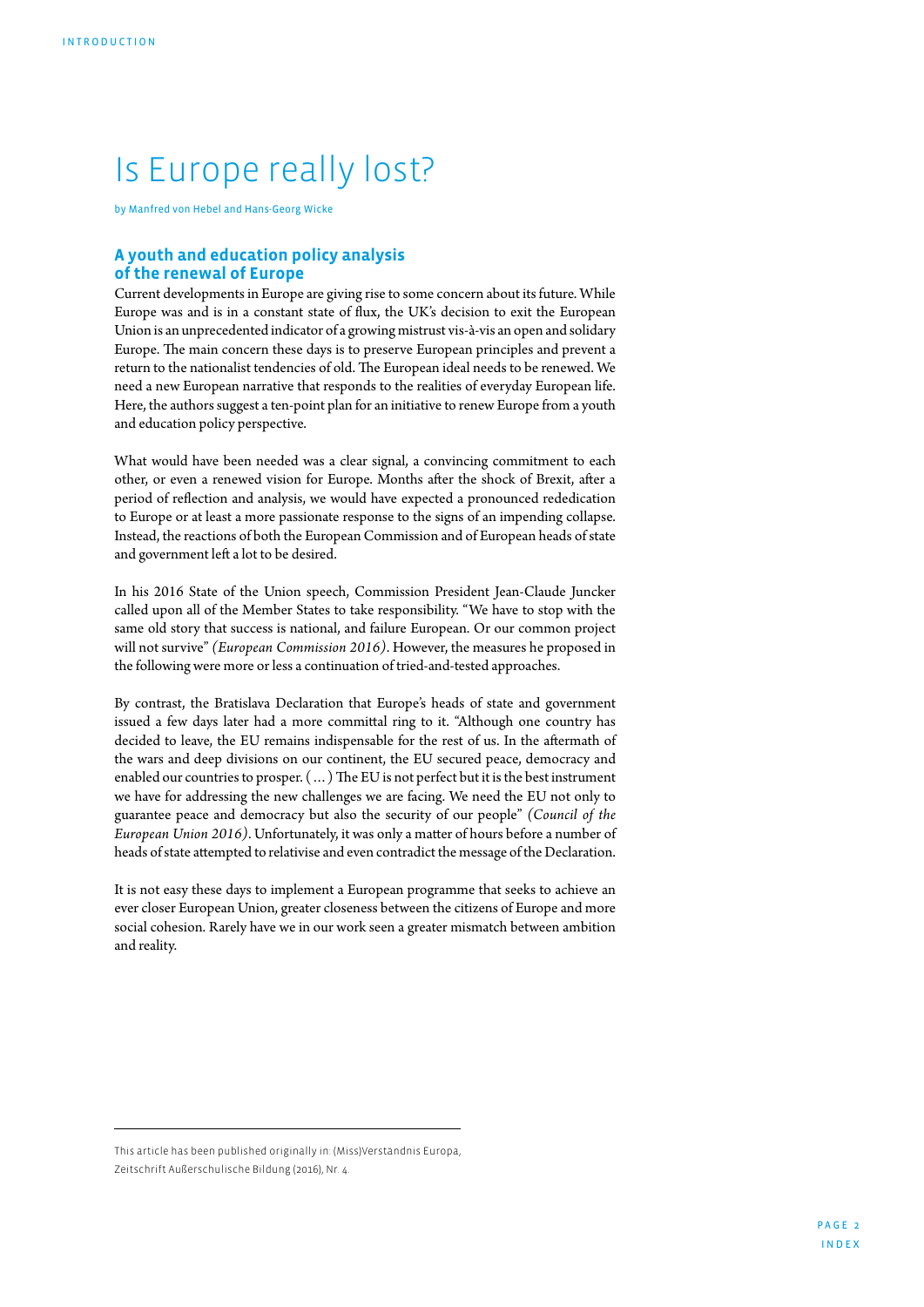#### <span id="page-2-0"></span>**Caught between EU enlargement and Brexit**

Europe was and is a political project and as such is naturally in constant flux. Against this backdrop, the current state of affairs should be seen merely as part of an ongoing process of Europeanisation, of which the European Union's enlargement over the last three decades is yet another part. The dictatorial regimes in southern and eastern Europe collapsed, as did the Wall. In the aftermath, the idea was to assist the newcomers in implementing the Union's acquis communautaire so as to ensure that a shared democracy and market economy could flourish in the heart of Europe. The resulting enormous challenges and speedy changes faced in particular by the new EU members and their populations led to the tangible tensions between western and eastern Member States we observe today. The problematic implications of realising such an extensive enlargement without addressing the necessary changes to the core, the procedures and structures of the EU are now laid bare. A union that is predicated exclusively upon a single market, without sufficient attention given to building a shared identity, cannot but fail. The fundamental question is, what holds the European Union together?

In the midst of this comes the UK's recent decision to exit the EU. After decades of enlargement, this is probably the very first time a Member State has deliberately decided to depart from the European Union.

Now it would be untrue to claim that the UK has so far been a poster-child for European Union membership. On the contrary, for four decades the country has consistently claimed exclusive status, considering itself a step apart from the rest. In this vein, it has repeatedly sought to place the blame for any national political failures squarely with the EU – an attitude that, while not necessarily a solely British phenomenon, the UK has deliberately cultivated. It is no surprise that these years-old structures and mechanisms could not be reversed during the relatively short lifetime of the Remain campaign, especially given that the arguments put on the table by the Remainers were hardly a suitable armour against the populist propaganda peddled by the Brexiteers. The Remain campaign bet most of its money on the general economic advantages offered by the EU as a free single market while largely failing to highlight the benefits of living in the European Union, the advantages it offers its citizens, social cohesion, and peace in Europe, in short: the values – and the value – of Europe. No wonder that the arguments of the Remain campaign, of the proponents of EU membership, seemed insignificant and unconvincing against the backdrop of the UK's reluctant relationship with the EU.

In this charged climate, it would have been necessary to counter the populist propaganda by holding up a positive image of the EU. It would have been necessary to build a narrative that is less about the smooth transfer of capital between the EU and the UK and more about the emotional benefits of EU membership.

A narrative was admittedly there, but it was co-opted and exploited and given a decidedly negative headline by the Brexit campaign. The Brexiteers succeeded in placing the blame for the negative consequences of neoliberalism squarely at the feet of the EU. Inconsiderate populists and gamblers took the obvious social divide that exists in most EU Member States, ethnicised it and used it as an weapon against the EU. The result: an unparalleled hate campaign based on lies, misinformation and fantastical promises. Coupled with targeted propaganda against foreigners, migrants and refugees, this toxic mix has left behind a deeply divided nation.

It is remarkable that the UK population's voting behaviour clearly reflects the fault lines along which British society is structured today: urban versus rural, young versus old, educated versus uneducated, middle class versus working class. While this is hardly news, it is an important indicator of what needs to be done in order to overcome this divide and maintain and strengthen social cohesion and social peace across Europe.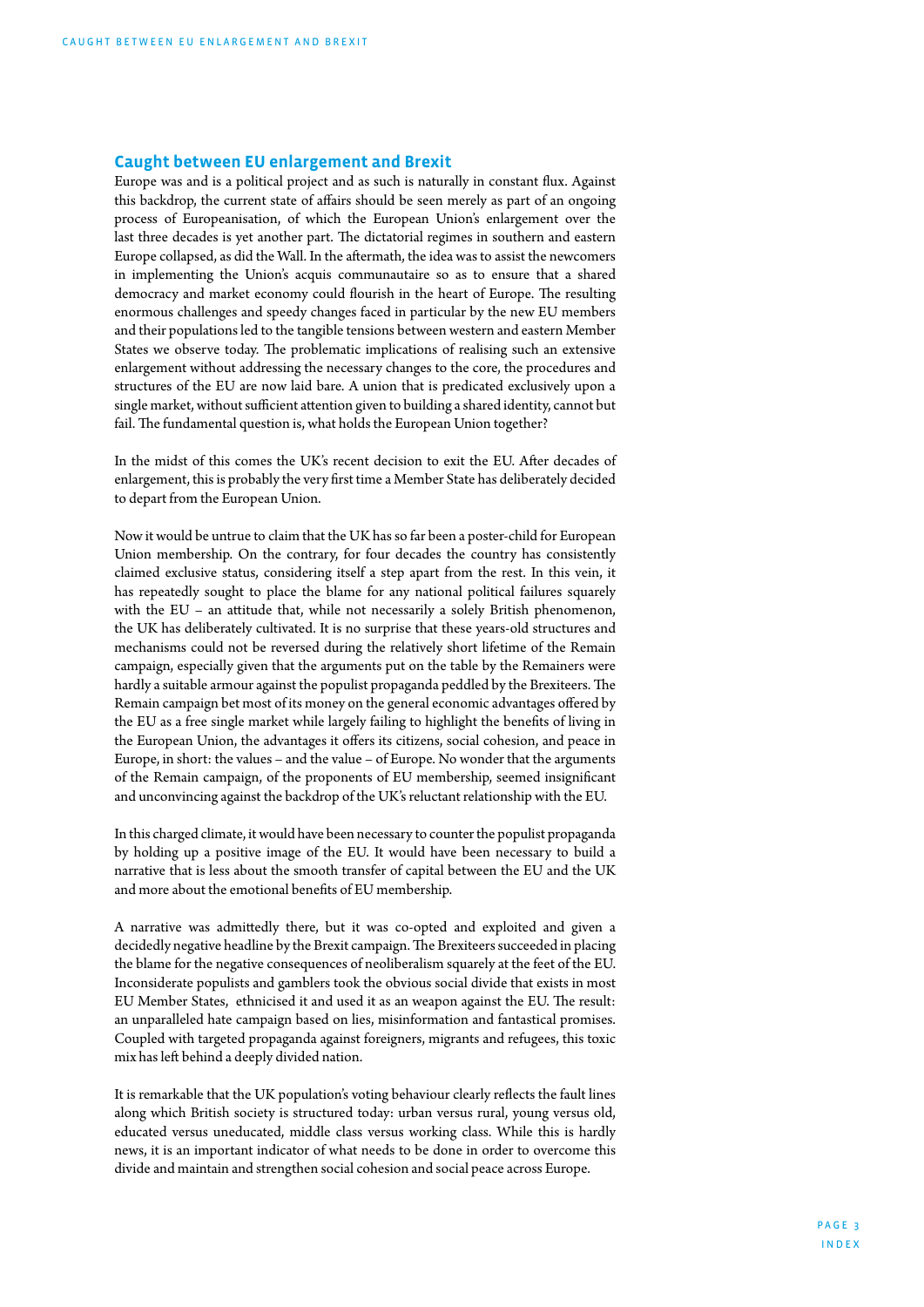<span id="page-3-0"></span>A point of concern is that no one in the UK seems to have suspected before the fact that the Brexit referendum, which originated in party politics and was very much dominated by post-factual populism, could have yielded the result that it did. Post-Brexit, the UK remains divided over European and social issues, a country dominated by the political right, where hate, racism and violence against migrants, foreigners and dissenters run unchecked.

The circumstances leading up to Brexit are by no means an exclusively British phenomenon; in fact they are commonly found elsewhere in Europe, too. The European Union's neoliberal policies, which are largely aimed at structural reform to boost competitiveness, pay no attention to social cohesion – an oversight that has resulted in profound social tensions across Europe and within the Member States. Its institutional decision-making processes lack democratic legitimacy and are dominated by Member State governments. This has yielded fertile ground for a growing fundamental mistrust of the EU's supposed elites. In the absence of trust in the power of joint European action, people turn to their nation states in search of salvation. However, no decision is ever taken in Brussels without the approval of all Member States – so the "Brussels elites" are always a projection screen for the mistrust directed at the elites in one's own country.

#### **Preserving European principles and values**

Rampant populism and raw propaganda show how easy it is to channel this mistrust. The developments in the UK have encouraged other extreme forces to think the previously unthinkable. Today, Europe is held up by right-wing populists as an embodiment of danger. Core characteristics of the European Union are being undermined and recharged with negative connotations: mobility and migration ("swarms" of foreigners, Islamisation, loss of identity); plurality (too much diversity, excessive consideration of minority opinions); democracy (lack of room for manoeuvre, insufficient control); and solidarity (social decline, rising poverty), etc.

This game is also about power. What other rationale could there be behind a policy that spreads hateful propaganda, then asks the population to vote on an issue such as Hungary's refugee policy that isn't even an issue at all in the country in question, where the outcome of the vote is legally entirely irrelevant?

As Thomas Schmid *(2016)* writes, Hungary's indecent, coolly calculated nationalism is stretching the European Union to its limits. The only response to this, he continues, is dialogue, diplomacy and a fidelity to the principles and values of the EU. One crucial advantage of the EU is that it is a permanent platform for negotiation and dialogue, a dialogue that may never end. European unity is a postnational project. It must, and will, remain so. "European Union" means basing the relationship between a collective of states not on power, but on the law. This, writes Schmid, is a project unprecedented in history, and it is a successful one. The EU is bigger than the nation state(s), he concludes.

While there appears to be lack of clarity about the direction in which the European ideal is developing, the current concern is not so much its further development but rather the prevention of its degeneration. The debate triggered by the shock of Brexit has divided people into camps. Some want "more Europe" and still believe that the EU is all about overcoming the principle of the nation-state; others want "less Europe" and prefer a return to the nation-state. The defenders of an open, diverse Europe are having to deal with an increasingly populist and right-wing propaganda issued by an identitarian, homogenous and "white" Europe. One camp is calling for the EU to be reduced to a free trade zone with powers that go no further than economic policy and the preservation of free markets; the other wants a deeper, social Europe that is capable of bridging the divides in Europe's societies. Southern Europe's interest in social justice across the EU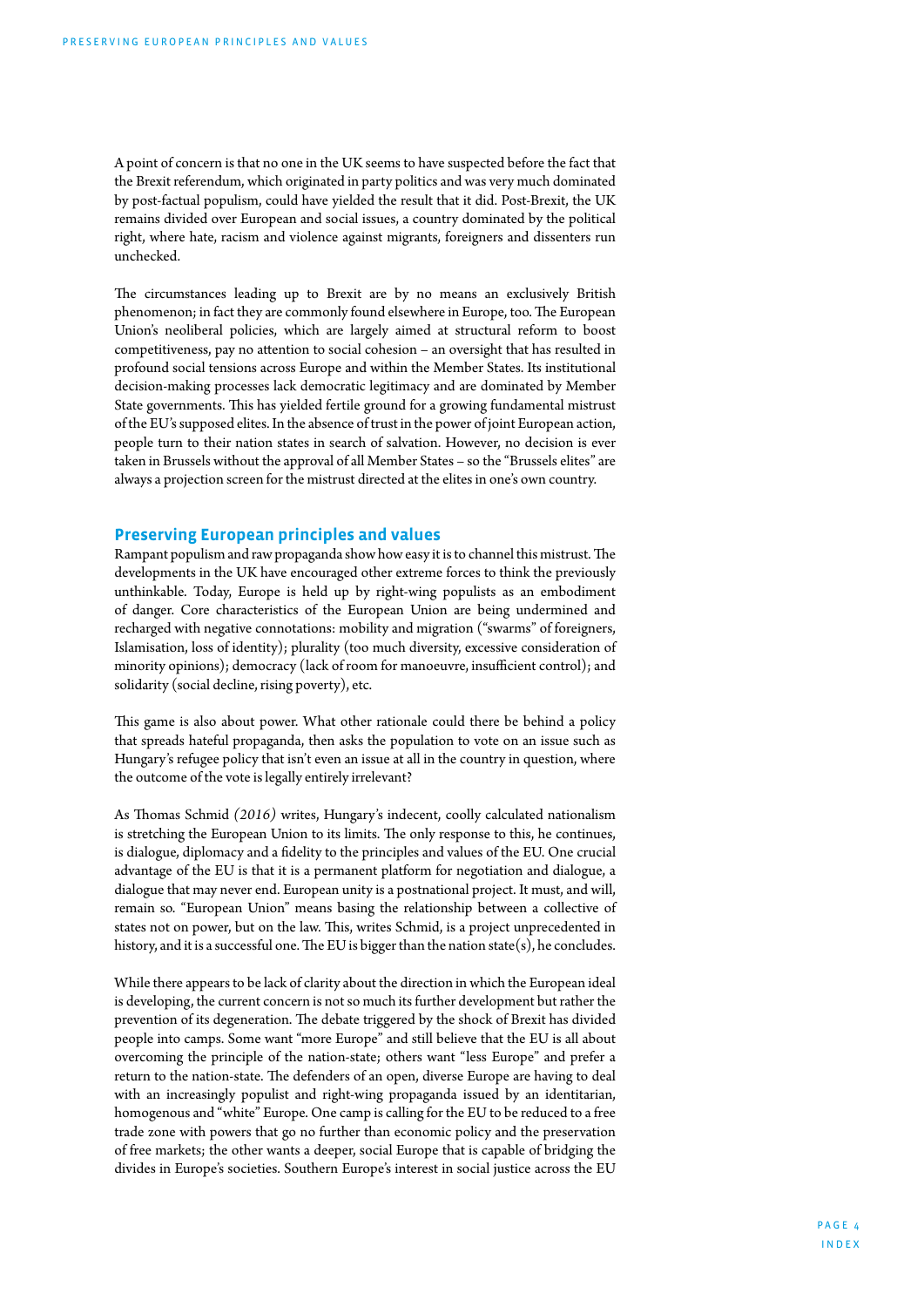<span id="page-4-0"></span>conflicts with the northern and eastern European states' unwillingness to engage in a deeper, more harmonised Europe. The desire on the part of some smaller Member States for European solutions is obliterated by the overbearing force of the economic powerhouses in the EU. The genuinely European interests of the European Parliament and the European Commission are being pushed back by the Member States' individual interests. There has been a clear power shift away from the EU towards nation-state players and their nation-state solutions. What was once unthinkable – the dissolution of the EU and the domination of nationalist philosophies – is suddenly a real possibility. What we used to take as given – the existence of the EU and the principle of European integration – has been thrown into question.

But do we really have that little to lose? It is naive to believe that this debate is primarily about preserving the institutions of the EU, when instead it is really about preserving European principles and values.

Cooperation across Europe was and still is the most effective response to war, violence and intolerance on this continent and beyond. Do people really believe that in today's globalised world, national economic, financial and labour market policies are genuinely more effective and that countries can succeed in the international arena on their own? That sustainable, viable environmental policies are possible without pan-European cooperation? That peace and security policy is more a national than an international task? That socially induced conflicts inside and outside of Europe can be ignored, with individual countries choosing to pull up the drawbridge rather than engage in transnational cooperation?

Either way, the consequences of a weak Europe beset by infighting are already apparent. How strong and effective is Europe's voice today, faced with an increasingly Cold Warstyle conflict with Russia? What is the EU doing to strengthen the moderate Islamic forces in Turkey so peace can be secured in the Arab world? What hope (of integration) do states like Ukraine, Serbia and Macedonia have today, countries that have undergone major political, social and economic transformation with EU assistance? To what extent do the former transition countries in central and eastern Europe still feel committed to the acquis communautaire of a weak EU? Who will compel them to comply with it now and in future? Can Europe still offer the multitude of civil society initiatives in the Member States that are working towards diversity, democracy, solidarity, human rights, freedom, peace and social justice the political and moral support that is so vital especially in critical periods? Can a Europe weakened by infighting truly protect its citizens, especially the younger generation, from destructive nationalism? And can it continue to provide an environment that guarantees its citizens freedom and a good quality of life?

#### **Renewing the European ideal**

The consequences of Europe's political failings are becoming apparent and more to the point, are rendering the EU incapable of introducing genuinely effective, necessary reforms. Civil society's lack of interest in the evolution of the EU has potentially disastrous implications and will continue to weaken its very existence and ability to take action. The democrats' indifference is dangerous; it needs to be turned back into political commitment. A return to nationalism must be prevented and openness and democracy in Europe defended. The European ideal needs to be renewed: that of an open and social Europe that affords everyone a life in dignity. A Europe that is peaceful, solidary, democratic, free, pluralistic, tolerant, participatory, inclusive, forward-looking and viable, one that is based on the rule of law. A Europe in which diversity is an asset.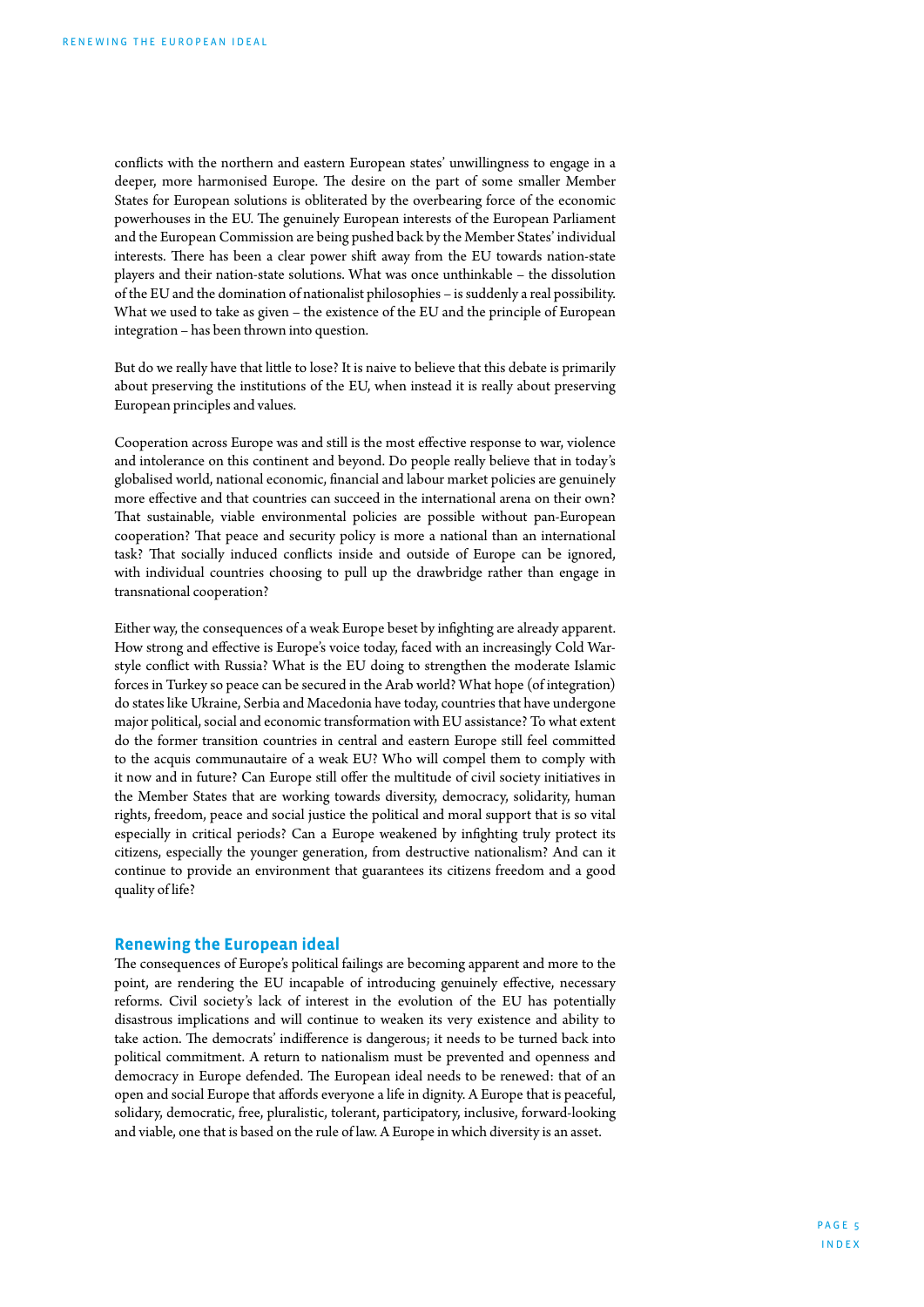<span id="page-5-0"></span>Ulrich Beck defines the corresponding task as follows: "Find a European form of cooperation whose collective power is capable of protecting the rights of every individual in every national society and of ensuring that all individuals who collaborate with members of other linguistic or political communities are stronger and freer than they were before" *(2014, p. 12, translation from the original German*). Beck's vision is not a utopia, neither is it a sociological illusion. Instead it is a reality for, and taken as a given by, millions of Europeans today, a fact largely ignored in the current isolationist debates. According to Vincenzo Ciccheli *(2014)*, the younger generation experiences European society as a dual form of sovereignty: the sum total of the possibilities afforded to them at the national as well as European level. However, young people do not identify as exclusively European.

#### **Signing up the European project**

No one is just a European. Young Europeans self-identify primarily via their nationality, then as Europeans. A Europe without borders and with a single currency offers them unprecedented opportunities to grow up in a social space with a wealth of cultural assets.

We need to (re-)establish Europe and restore our awareness of its values and identity. We need to trigger a new, different process of Europeanisation that delivers a strong sense of identity, that is removed from institutions and meeting rooms and that puts its citizens and their lives in the spotlight. We need an all-encompassing initiative for a renewal of Europe, one that defends Europe against anti-European movements, one that strengthens European identity, awareness and commitment. And we need all this especially for the younger generation for whom Europe is both their current and their future habitat.

So what needs to be done in civic education, youth work, youth welfare and youth policy? How can we help young people to experience Europe as a place to live, develop and grow? How can Europe become a source of identity? How can we engage with it critically and sign up to the European project? What role does civic education play in this? What can youth work and youth welfare providers do to bring about this European renewal? How can we launch an initiative encompassing all of society to strengthen the aforementioned European identity, awareness and commitment?

Below, we propose a joint ten-step initiative for the renewal of Europe.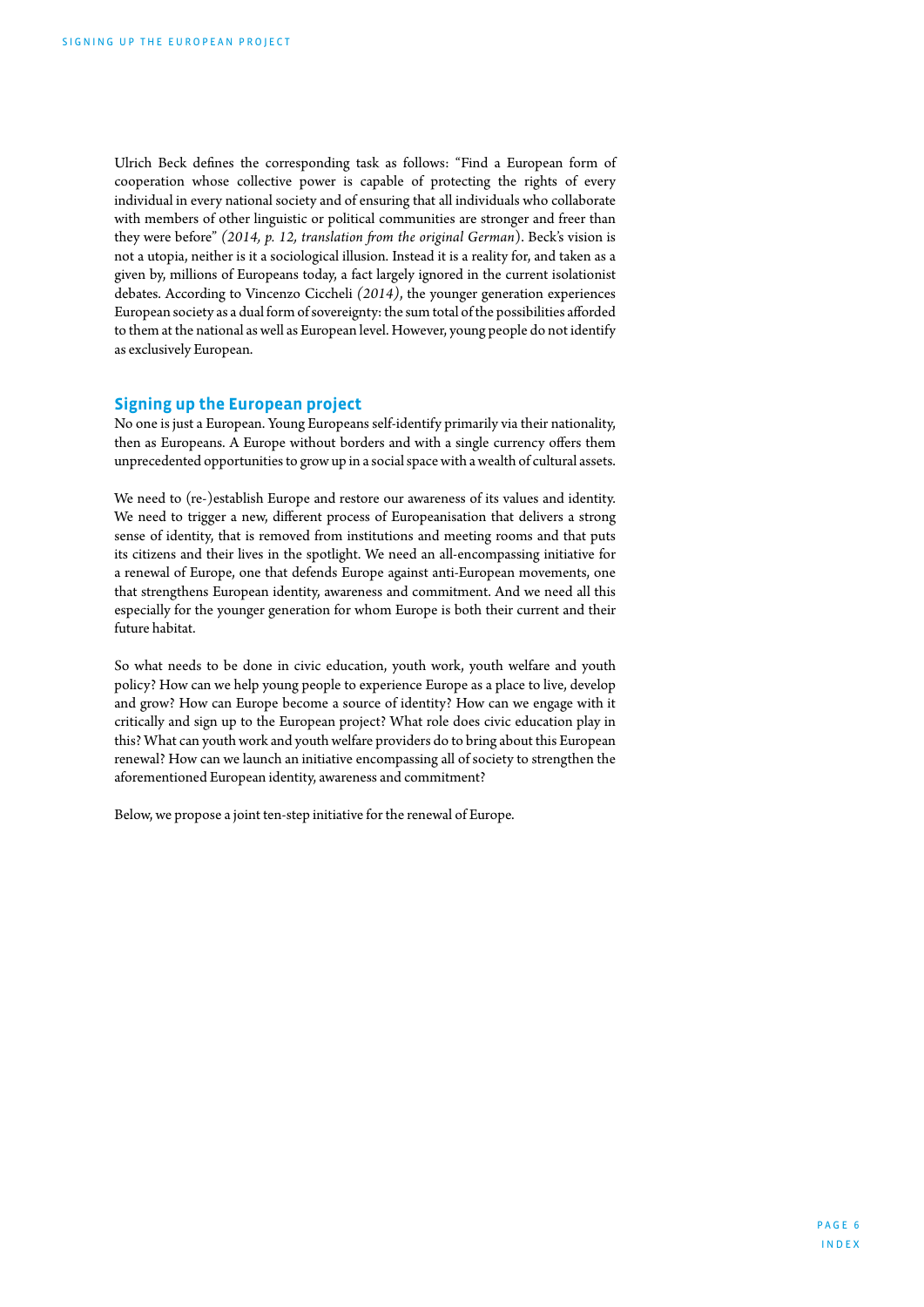### 01 **Europe makes a recognisable contribution to young people's lives.**

The financial and economic crisis highlighted more harshly than ever the widely varying circumstances under which young Europeans grow up today. It demonstrated how dependent young people's lives are on European and global developments and revealed the inability of nation-states to produce viable solutions on their own. The consequences of the crisis, by which the younger generation was hardest hit, are still apparent today. They are a daily reminder of how vital it is to strengthen a social Europe. And they illustrate how very necessary it is for Europe to take responsibility for providing a favourable environment in which young people can grow up successfully.

In other words, Europe needs to make a recognisable contribution to young people's lives. To date, Europe has no comprehensive policy for young people. We need a civil society that transcends national borders and calls for a socially oriented European policy that puts young people first. Civic education can help to bring this social dimension of Europe into sharper focus.

## 02 **Europe has a strong youth policy.**

Youth policy is a sectoral as well as a mainstream policy field. It provides space for participation and for acquiring skills, and it helps young people to lead independent, fulfilled and happy lives. Youth policy promotes personal and social development, especially for young people with fewer opportunities. Young people have a right to a comprehensive and holistic European youth policy. Giving young people all the opportunities they need is a task for all of society.

So far, Europe has no youth policy in the classic sense. The EU Youth Strategy provides a relatively limited framework for youth policy cooperation in Europe, the future of which will be decided upon over the next two years. Engaging in youth policy also means having to engage with Europe. The groundwork has been laid; now, youth policy stakeholders are called upon to help shape an extended youth policy cooperation for the period post-2018 while building a European-themed youth policy for Germany. Civic education can contribute towards developing such a European youth policy and to communicate its relevance.

### 03 **Europe needs more European education.**

The European renewal project calls for more European learning, more information and knowledge about Europe, a greater European focus in formal as well as in non-formal education, and a stronger emphasis on European citizenship. This can only happen if we take a critical look at our own values and how they relate to what we know and how we feel about Europe, a process that requires education and reflection. The result of this exercise would be an informed European identity and an enlightened European awareness.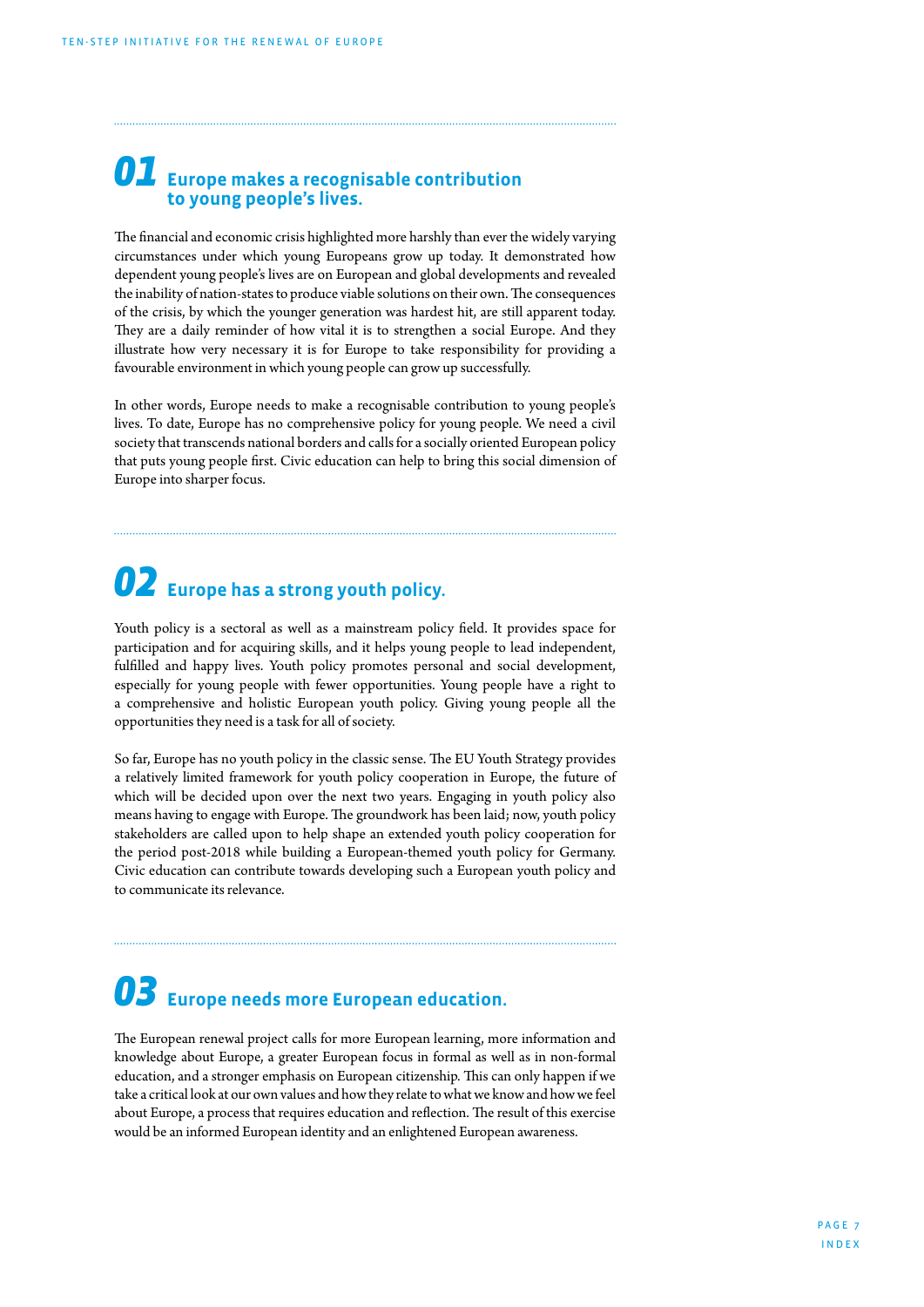Attempts to respond to this challenge in schools, universities and non-formal educational settings have failed, even though all three share the same aim, namely to enable learning. A stronger Europe needs more European learning, European education, and a shared action plan for more European citizenship. Against this backdrop, civic education is particularly called upon to rise to the daily challenge of teaching Europe.

## 04 **Young people bring Europe to life.**

There can be no active European citizenship without a willingness to give back. There is ample evidence that young people's personal experience of Europe, such as participation in a European youth work project, is most likely to lead them to commit to Europe long-term. Experiencing learning through cross-border mobility is a vital aspect of social participation in Europe; as such, it is a right for all young people. Experiences like this help young Europeans to lead independent lives, acquire the skills they need to be Europeans, familiarise themselves with Europe, speak languages, interact with people from other cultural backgrounds, understand Europe, live in it, contribute to it, and learn and work in it.

A European renewal means having to give all young people access to learning opportunities through cross-border mobility – making it the rule rather than the exception. The youth work community plays a major role in this respect, with a strong track record in this area that stretches back six decades. All the reason to embark together on the next leg of the journey with confidence: to agree on action plans and binding benchmarks at the EU level, to develop strong mobility initiatives at national level, and to adopt development plans to promote mobility at the local and regional level.

### 05 **Young people make a commitment in and for Europe.**

Europe cannot function without young people's active European citizenship. It requires them to embrace responsibility, participate in society and help shape policy. The European Voluntary Service, which welcomes 10,000 young volunteers every year, is probably the most obvious outward sign of European commitment. In 2012 Ulrich Beck and Daniel Cohn-Bendit called for the setup of a European Year of Volunteering for Everyone as "(...) an act of self-assertion by European civil society: an act that can be used to construct a new proactive constitution from the bottom up in order to reestablish Europe's political creativity and legitimacy." President of the European Commission Juncker recently proposed giving another 100,000 young volunteers an opportunity to join the European Solidarity Corps by 2020 to express their solidarity with Europe.

To date, a commitment in and for Europe has been nowhere near the focus of attention in youth work or civic education. It is time to change that. It is time for a strong and broad initiative to promote active European citizenship among young people. And it is the right time to transform the European Voluntary Service into a broader volunteering scheme for all young people in Europe and for Europe.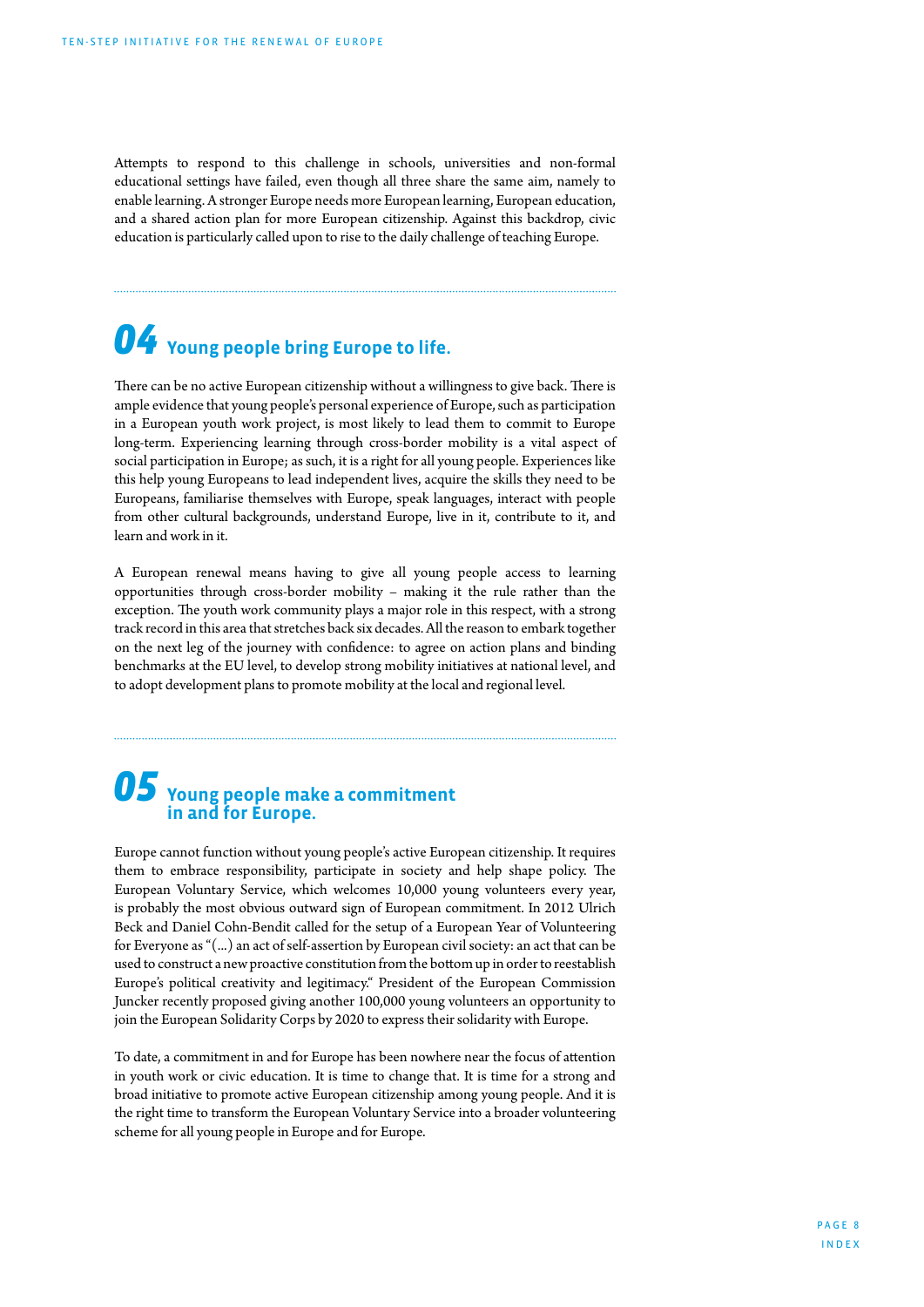### 06 **International youth work embraces a responsibility for Europe.**

Besides promoting international understanding, reconciliation, foreign cultural policy, intercultural learning and diversity, the international youth work community has long since engaged strongly and actively in European youth projects along the entire child and youth welfare spectrum. Besides classic youth exchanges, a wide range of formats for European cooperation has emerged. By 2020, Erasmus+ Youth in Action, the EU programme for European youth projects, will have acquired a financial volume that goes far beyond what has been spent to date on international youth work projects under the German Federal Government's Child and Youth Plan.

Given the crisis currently unfolding in Europe, the spotlight must now be directed at Europe itself and at what it means to be European. Traditional international youth work institutions must face up to their responsibility for Europe. They must put Europe first in everything they do and must assist child and youth welfare organisations in engaging in effective European cooperation. Civic education is called upon to develop effective educational programmes to this end.

## 07 **There is a genuine European civil society.**

The development of a European polity, a European way of life and the recognition of the realities faced specifically by young Europeans are crucial to the European renewal project. At the same time, what we need is opportunities for participation beyond national borders – in other words, we need to build a European civil society. This civil society must be given a systematic and structured role to play when it comes to shaping European policies.

A Europe that is social and true to life requires that the child and youth welfare community as well as civic education organisations be far more aware of Europe than they have been so far. We need more European projects and activities for young people. We need more Europe in the professional sphere. Institutions and structures need to be more European. And we need more European cooperation at all levels, in the private as well as the public sector. None of this is easy, but it is an urgent necessity.

### 08 **Regional governments and municipalities assume responsibility for Europe.**

There is traditionally a wide gulf between the local level and Europe, not just structurally speaking, but also politically and philosophically. Municipalities tend to see themselves as entities that are affected by Europe rather than as active European subjects. Yet they and their regional counterparts have a special responsibility for creating a favourable environment for their young citizens that involves teaching European values and offering them corresponding opportunities. At the same time, cross-border cooperation can be helpful in shaping effective youth policies on the ground.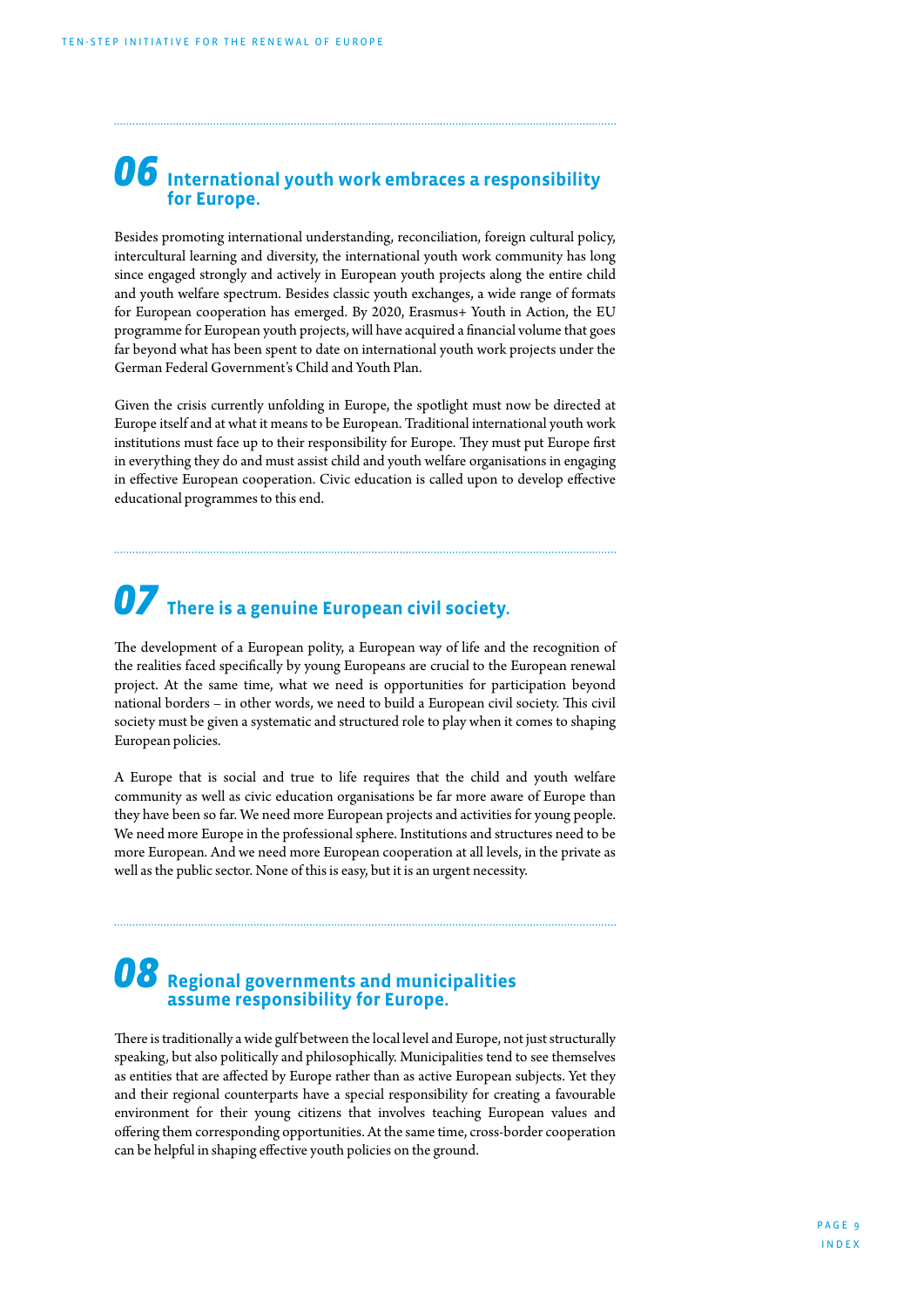The European renewal project needs more regional governments and municipalities to take responsibility for Europe. Governance models, such as that used to manage the implementation of the EU Youth Strategy in Germany, need to have a reach right down to the local level. At the same time, to inject more Europe into the community we need local and regional development strategies. Civic education could play a major role in this respect.

### 09 **Europe has effective funding programmes for young people.**

Erasmus+ Youth in Action is the programme for promoting European awareness and engagement, active European citizenship for young people, European youth work and youth policy cooperation across Europe. It encourages cooperation between young people, experts, organisations and structures. In all of this, the European values loom large: diversity and pluralism, solidarity, an open Europe, and the fight against racism and xenophobia.

At the heart of the European renewal project is an even stronger Erasmus+ programme, in which Youth in Action takes on a special responsibility for promoting young people's active European citizenship. This will require a bigger budget, for the current demand for financial resources far exceeds the planned increases. And it will mean having to make an active contribution to shaping the future of the programme post-2021.

### 10 **Rewriting Europe's (hi)story: A new narrative emerges.**

While they remain valid to this day, the old stories about Europe that gave it its current identity have lost much of their impact. That said, Europe remains a practical reality, with a lifestyle practiced by Europeans that would be hard to conceive of if the EU were dissolved and its internal borders closed. There are millions of European "contacts" every single day: at work, at school, at university, in volunteer projects and in the thousands of European youth projects that take place every year. And there are the uncounted individuals in NGOs, in academia, in public-sector organisations and authorities, the private sector and in politics who practice European cooperation on a daily basis. There are friendships, teams and collaborators that stretch across the entire continent. There are European families for whom cultural and linguistic diversity is a normal part of their daily lives. These are the real stories about Europe. They tell the story of Europe from the bottom up.

However, these stories rarely, if ever, enjoy public awareness. A renewed Europe needs a new public arena. It needs more spaces, more opportunities, for us to talk to each other and conduct a dialogue about Europe. Youth work, youth welfare and civic education have a major role to play when it comes to creating these spaces and opportunities so that a new European narrative can emerge.

We are convinced that a renewed Europe needs a new European narrative, one that responds to the real-life experiences of its citizens, particularly the younger generation. This narrative plays a vital role in transforming Europe into a viable living space for its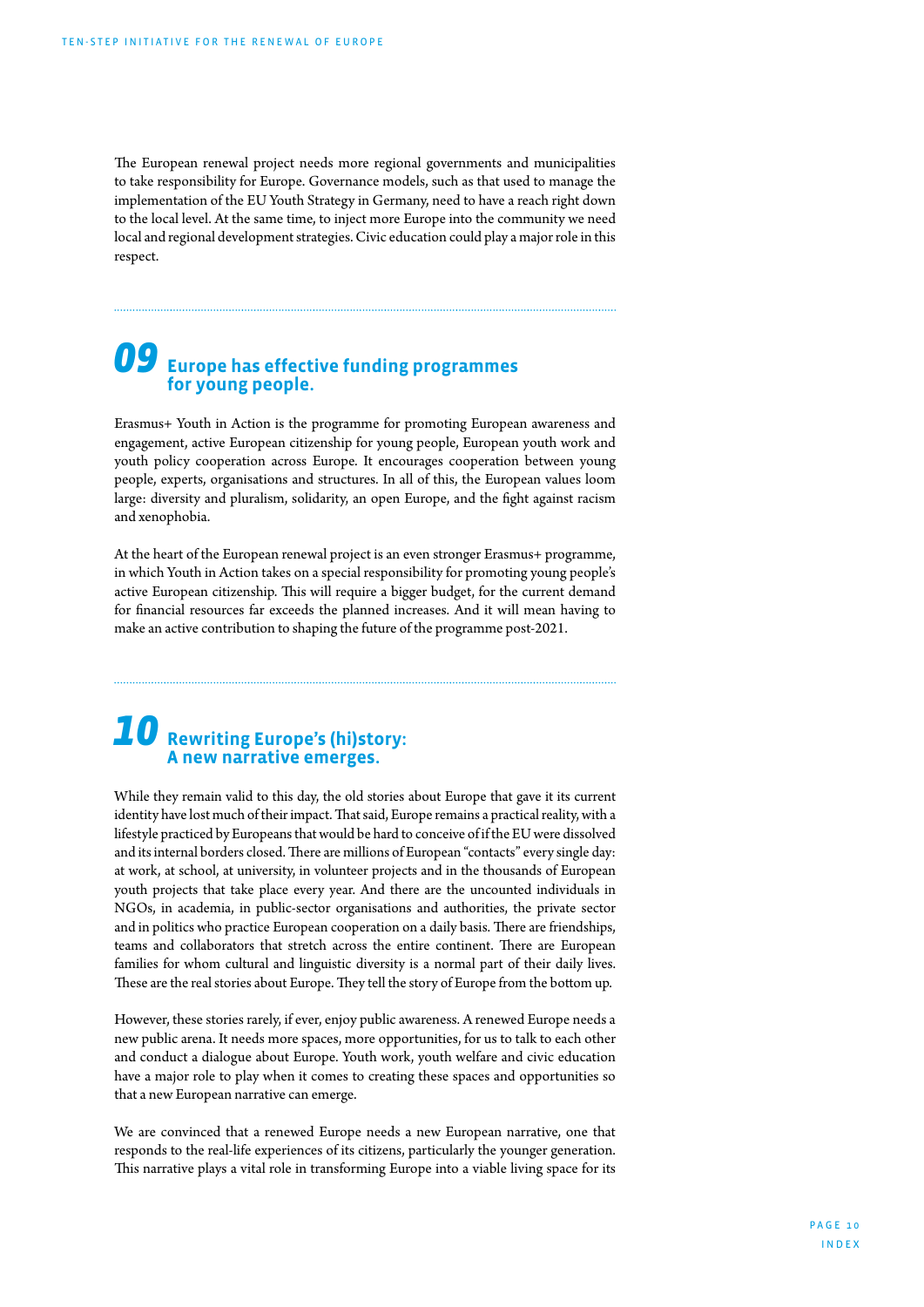citizens. We are also convinced that this new European narrative needs to be written, shaped and brought to life by the younger generation, together with those who work in civil society, in politics, in administration and in business. In Claus Leggewie's words *(2016)*, we need a narrative that holds us in its grip, one that resonates with the realities faced by Europeans today. A narrative that tells us how to create a sustainable Europe over the next two decades, but also one that is socially more equitable, that creates and preserves public spaces, that highlights the benefits of European urbanism, and that teaches us what a pluralistic culture needs to look like. Much of this already exists today. But we need to describe in greater detail what we love about Europe. We need to paint a picture that is so absorbing that future generations, too, will sign up to it. This is above all a task for the middle generation, whose members experience Europe at work, in their daily lives, as European citizens every single day, but do not succeed in communicating this clearly enough to the outside world.

It is up to us to rewrite the story. Let's get started.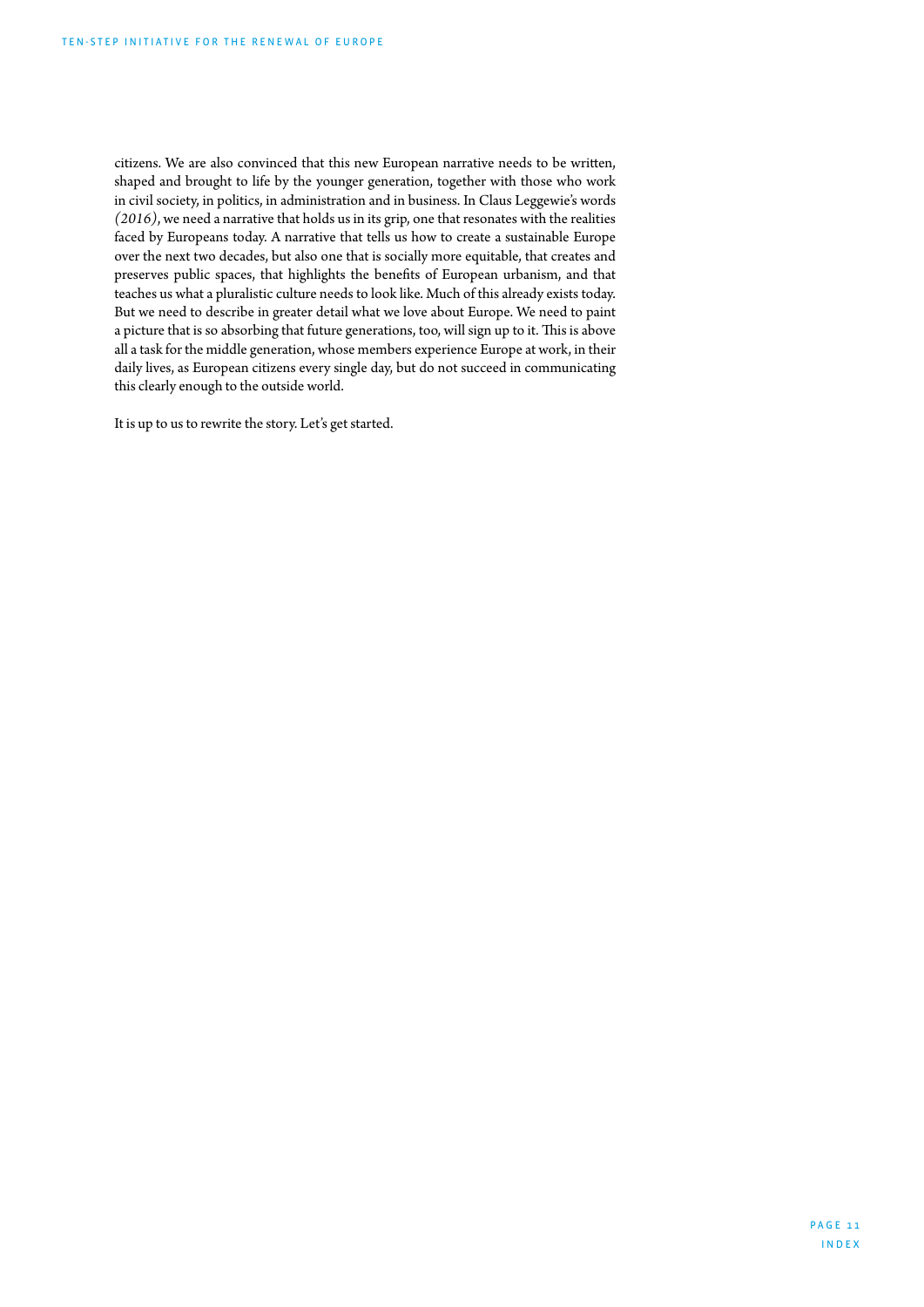## <span id="page-11-0"></span>About the authors

**Manfred von Hebel**, an educational science graduate, has worked in national and international child and youth welfare for more than two decades. Between 2005 and 2009 he was a National Expert for the European Commission's Directorate-General for Education and Culture. In 2009 he joined JUGEND für Europa, Germany's National Agency for the Erasmus+ Youth in Action programme, as Head of Strategy and Projects.

#### î [vonhebel@jfemail.de](mailto:vonhebel%40jfemail.de?subject=)

**Hans-Georg Wicke** is a social science graduate whose track record in youth work, youth policy, non-formal learning and civic education at the national, European and international level spans three decades. In 1995 he was appointed the director of JUGEND für Europa, Germany's National Agency for the Erasmus+ Youth in Action programme, which is based in Bonn. He is a co-founder and former managing director of the International Center for Education and Exchange (IBB) in Dortmund, Germany.

î [wicke@jfemail.de](mailto:wicke%40jfemail.de?subject=)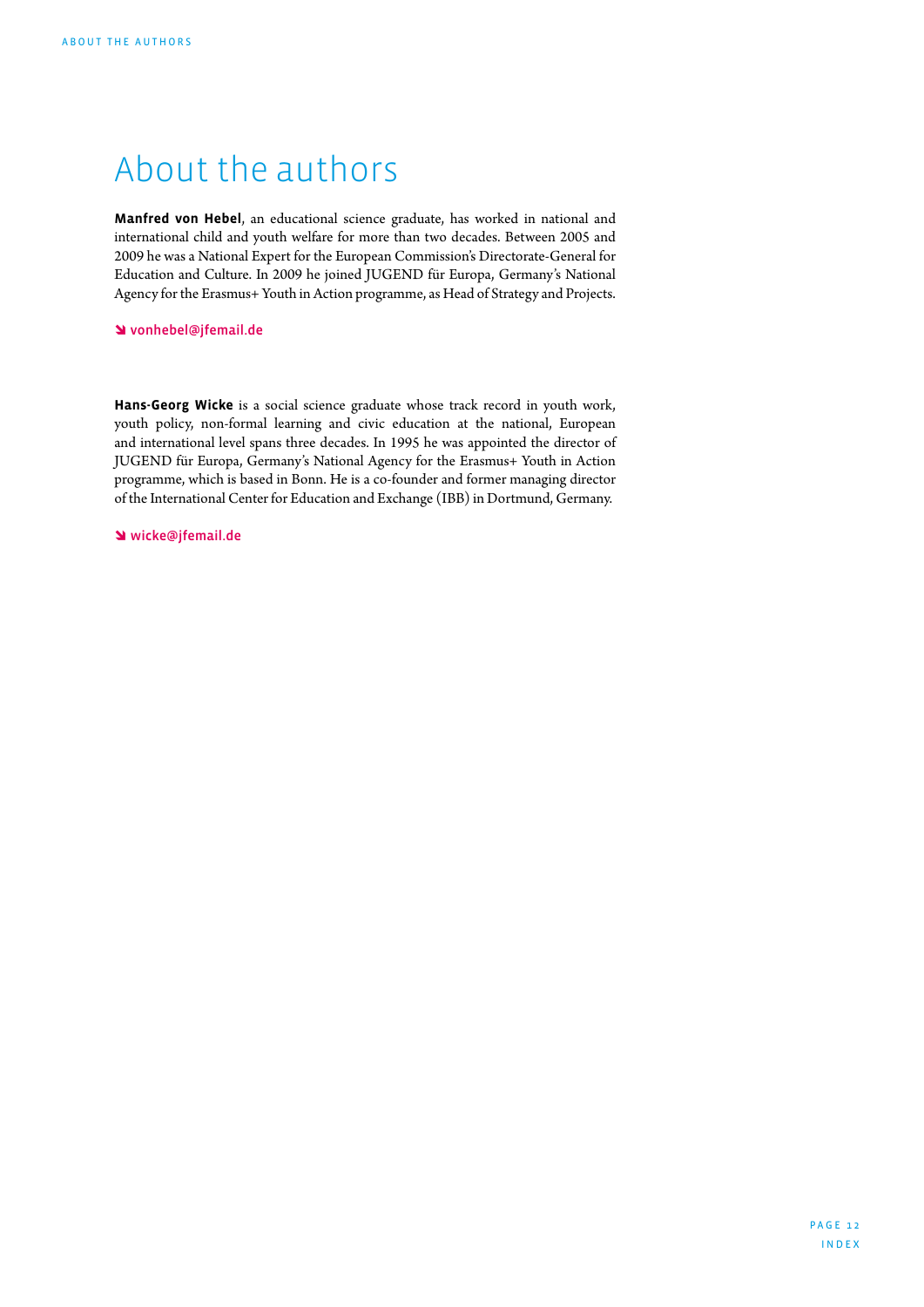## <span id="page-12-0"></span>Bibliography

**Beck, Ulrich** (2014): *Europa braucht einen neuen Traum – Essay*. In: Aus Politik und Zeitgeschichte 12/2014, p. 9–15

**Beck, Ulrich / Cohn-Bendit, Daniel** (2012): *We are Europe! Manifesto for re-building Europe from the bottom up.* î <http://evs4all.eu/manifesto/> (date accessed: 4 October 2016)

**Cicchelli, Vincenzo** (2014): *L'esprit cosmopolite – Voyages de formation des jeunes en Europe.*  Paris: Presses de SciencesPo

**European Commission** (2016): *State of the European Union* speech by **Jean-Claude Juncker**, President of the European Commission, 14 September 2016. Luxembourg: Publications Office of the European Union

**Leggewie, Claus** (2016): *"Wir Europäer sollten aufwachen"*, interview with taz dated 5 October 2016

**Council of the European Union** (2016): *Bratislava Declaration*, 16 September 2016

**Schmid, Thomas** (2016): *Falsche Freunde.* In: DIE ZEIT No. 39, 15 September 2016